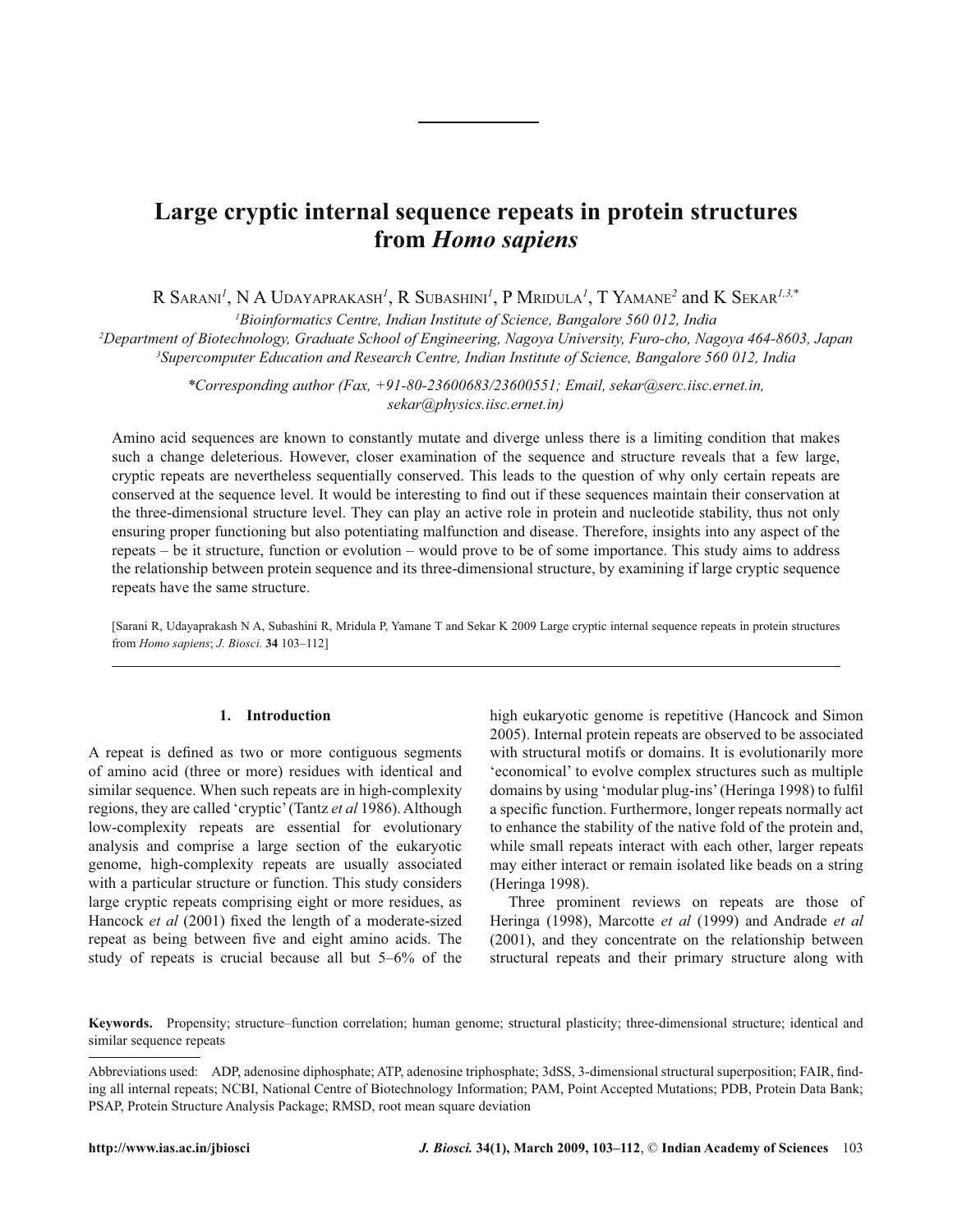the characteristics of protein families. Andrade *et al* (2001) discuss the evolution of repeats as modules in the proteins. It is mentioned that the number of repeats in a protein can vary between orthologous proteins, implying that the loss or gain of repeats is very rapid in evolution. In fact, there exists a class of structural repeats which can occur in noninteger multiples and whose boundaries do not coincide with the secondary structural elements, such as the *β*-propellers (Smith *et al* 1999). However, once the number of repeats has been established, sequence similarity between the repeats tends to decrease as the repeats begin to diverge rapidly. Thus, it is possible that functional constraints exist on the assembly rather than on the individual repeats. A study on the role of short polyamino repeats (Djian 1998) brought out novel ideas on the role of repeats in neurodegenerative disease. Another group studied simple sequence repeats of less than six residues and their implications in network evolution (Hancock and Simon 2005). These studies confirmed and contradicted several of the points raised in an earlier work (Andrade and Bork 1995). However, none of these studies examines the role of conserved sequence repeats. Hence, there is a need to better understand the sequence, structure and function of repeats.

In this study, two kinds of repeats are considered. In 'identical repeats', which arise due to duplication of DNA, no mismatch is allowed. Any amino acid sequence could undergo mutation and thus repeats are expected to diverge. Conservation of repeats would be found in cases where either the repeat is newly duplicated or it has a structural and/or functional purpose. Larger repeats are less likely to be conserved without a specific purpose. On the other hand, 'similar repeats' allow specific mismatches, i.e. the substitution of structurally similar amino acids (for example:  $F \leftrightarrow Y$ ; S T; V T; L I; K R; D N; Q E). One example of a similar repeat is from vasodilator-stimulated phosphoprotein (from PDB-id: 1USE), where '|' represents an identical match and ": is a mismatch between structurally similar amino acids, as described above.

LQRVKQELLE  $|| | : || : || : || : ||$ LQKVKEEIIE

## **2. Materials and methods**

The human genome sequence was downloaded from the National Centre of Biotechnology Information (NCBI) ftp site. To identify the corresponding three-dimensional protein structures of the human genome available in the Protein Data Bank (PDB), every sequence of the NCBI dataset was used as a query sequence against all the protein sequences available in the PDB using PSI-BLAST (Altschul *et al* 1997). A 90% sequence cut-off was used. Using this procedure, a total of 3136 non-redundant structures from *Homo sapiens* was obtained, which comprised 5796 protein chains. This study makes extensive (and exclusive) use of the algorithm FAIR (finding all internal repeats; Banerjee *et al* 2008), to find internal sequence repeats. FAIR was developed based on simple dynamic programming concepts. In order to find internal repeats within a sequence, it aligns the sequence on the  $X$  and  $Y$  axes. Next, it finds the suboptimal alignments and, finally, it displays the repeat along with the location after weeding out repeats that are merely subsets of larger repeats. After the repeats were found, a web server, three-dimensional structural superposition (3dss) (Sumathi *et al* 2006) was used to superimpose the three-dimensional structures of the repeats and obtain the structural alignment. Information about the protein was obtained from the Protein Structure Analysis Package (PSAP; Balamurugan *et al* 2007) and necessary three-dimensional atomic coordinates for the protein molecules used in the present study were obtained from the anonymous FTP server maintained at the Bioinformatics Centre, Indian Institute of Science, Bangalore, India. Further calculations and necessary analyses were carried out using locally developed Perl scripts.

#### **3. Results and discussion**

Cryptic repeats comprising eight or more amino acid residues are included in this study. Out of the entire dataset, only 19 proteins were found to have 38 identical sequence repeats (table 1), while 30 proteins had 45 similar repeats (table 2) of eight or more residues each. Interestingly, almost all the identical and similar repeats were found to have the same three-dimensional structure. Out of the 38 large cryptic identical repeats found (table 1), only two did not superimpose (from PDB-ids 1JBQ and 1FYH) since the atomic coordinates are missing in their PDB file. For the same reason, two repeats from the 45 similar repeats found (table 2) did not superimpose (from PDB-id 2NQ3 and 1FYH). In fact, it is intriguing that although large-module repeats ought to exist in the proteins, none apart from the one in interferon-*γ* (PDB-id 1FYH) have remained so highly conserved with respect to the sequence. We also found that, for large repeats, flanking residues (excluding Glycine and Proline) did not influence the three-dimensional structure. It is likely that identical and similar repeats serve some useful biological function, such as activity or scaffolding. This is supported by the fact that the amino acid sequence is highly conserved only in the case of some exacting function of the structure of the protein. An example of this can be seen in ice-binding *β*-sheets of insect anti-freeze protein (Liou *et al* 2000). Proteins with repeats conserved across species are under strong purifying selection (Hancock *et al* 2001). Thus, large conserved repeats have properties of selectively conserved rather than neutral sequences.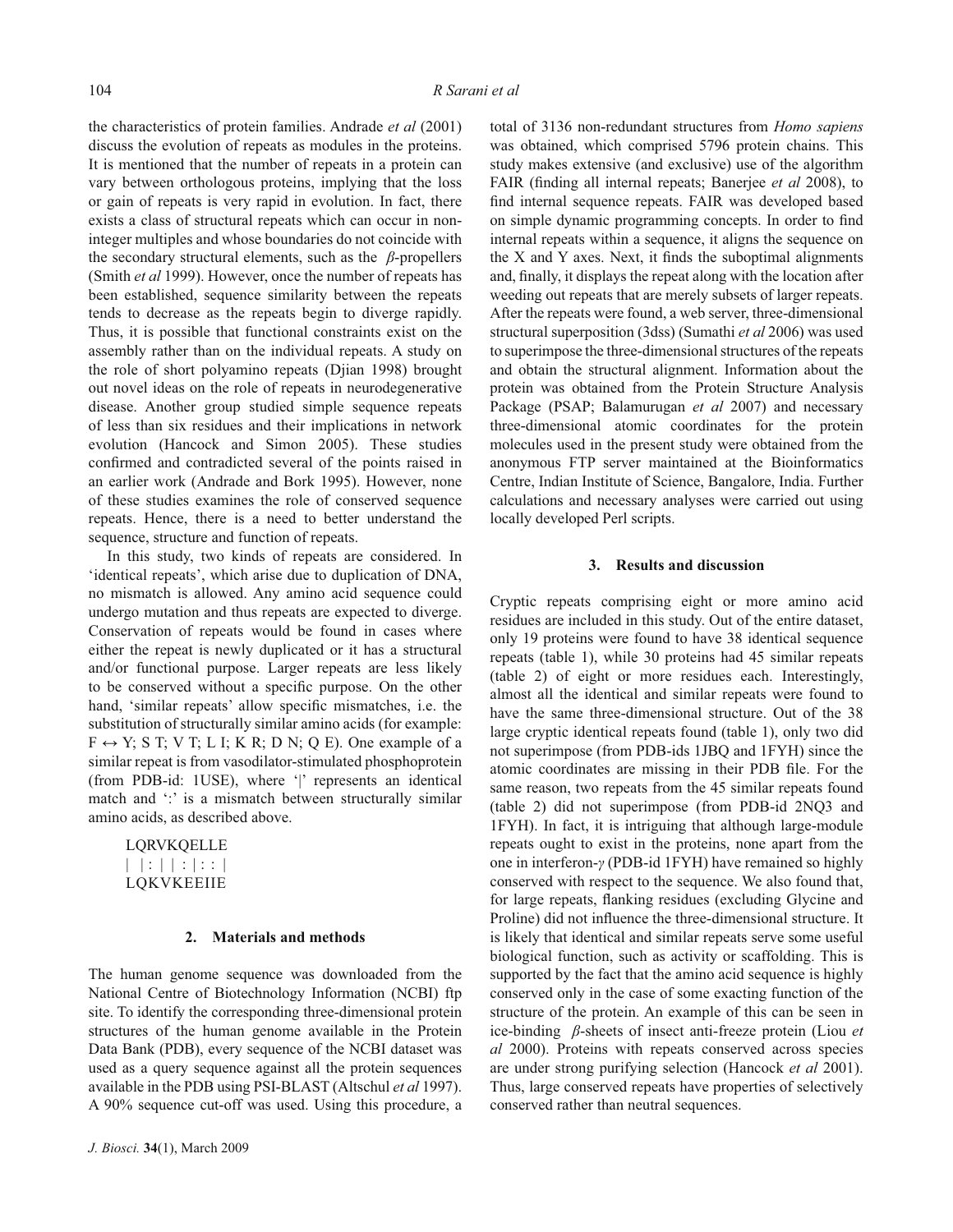| PDB-id and |                                     |                            |                                                                                                                                                               |             |             |             |                   |
|------------|-------------------------------------|----------------------------|---------------------------------------------------------------------------------------------------------------------------------------------------------------|-------------|-------------|-------------|-------------------|
| chain      | Name of protein                     | Repeat length <sup>s</sup> | Repeat                                                                                                                                                        | Location    | Location    | STAMP score | RMSD(A)           |
| 1CZAN      | Hexokinase I                        | 10(E)                      | <b>GFTFSFPCQQ</b>                                                                                                                                             | $151 - 160$ | 599-608     | 9.781       | 0.179             |
|            |                                     | $14$ (E/H)                 | VAVVNDTVGTMMTC                                                                                                                                                | $204 - 217$ | 652-665     | 9.755       | 0.266             |
| 1E07 A     | Carcinoembryonic<br>antigen         | 10                         | VILNVLYGPD                                                                                                                                                    | $195 - 204$ | 373-382     | 9.777       | 0.189             |
|            |                                     | 10                         | <b>QNTTYLWWVN</b>                                                                                                                                             | 316-325     | 494-503     | 9.757       | 0.237             |
|            |                                     | 13                         | QSLPVSPRLQLSN                                                                                                                                                 | 327-339     | 505-517     | 9.791       | 0.090             |
|            |                                     | 15                         | LSCHAASNPPAQYSW                                                                                                                                               | $223 - 237$ | $401 - 415$ | 9.723       | 0.254             |
|            |                                     | 21                         | TYLWWVNNQSLPVSPRLQLSN                                                                                                                                         | $141 - 161$ | 319-339     | 9.799       | 0.030             |
|            |                                     | 27                         | SWLPVSPRLOLSNGNNRTLTLFNVT<br><b>RND</b>                                                                                                                       | 149-175     | 505-531     | 9.795       | 0.070             |
|            |                                     | 28                         | ELPKPSISSNNSKPVEDKDAVAFTC<br>EPE                                                                                                                              | $109 - 136$ | 465-492     | 9.048       | 0.242             |
| 1JBQ A     | Cystathionine<br>$\beta$ -synthase  | 14(E)                      | <b>GIPSETPQAEVGPT</b>                                                                                                                                         | $22 - 35$   | $22 - 35$   |             | $\qquad \qquad -$ |
| 1KI0 A     | Angiostatin                         | 8 (E)                      | <b>ENYCRNPD</b>                                                                                                                                               | $50 - 57$   | $222 - 229$ | 9.774       | 0.180             |
| 1L6JA      | Matrix<br>metalloproteinase         | 13(T)                      | SYSACTTDGRSDG                                                                                                                                                 | $221 - 233$ | 279-291     | 9.675       | 0.454             |
| 1FYH A     | Interferon- $\gamma$                | $9$ (H)                    | <b>ELIQVMAEL</b>                                                                                                                                              | $113 - 121$ | $237 - 245$ | 9.683       | 0.366             |
|            |                                     | 106(H)                     | VKEAENLKKYFNAGHSDVADNGTL<br>FLGILKNWKEESDRKIMQSQIVSFYF<br>KLFKNFKDDQSIQKSVETIKEDMNV<br>KFFNSNKKKRDDFEKLTNYSVTDLN<br><b>VQRKAI</b>                             | $6 - 111$   | $130 - 225$ |             |                   |
| 1LAR A     | LAR protein                         | $8$ (H)                    | <b>MVQTEDQY</b>                                                                                                                                               | $258 - 265$ | 549-556     | 9.792       | 0.095             |
|            |                                     | 9(E)                       | <b>AYIATQGPL</b>                                                                                                                                              | $87 - 95$   | 376-384     | 9.717       | 0.362             |
|            |                                     | 11(E/H)                    | VHCSAGVGRTG                                                                                                                                                   | 214-224     | 505-515     | 9.735       | 0.289             |
| 1M9I A     | Annexin VI                          | 8 (bend)                   | <b>KAMKGLGT</b>                                                                                                                                               | $261 - 268$ | $373 - 380$ | 9.629       | 0.544             |
|            |                                     | $8$ (H)                    | <b>RIMVSRSE</b>                                                                                                                                               | 275-282     | $623 - 630$ | 9.769       | 0.202             |
| 1N11 A     | Ankyrin                             | $8$ (H)                    | <b>GLTPLHVA</b>                                                                                                                                               | 405-412     | 569-576     | 9.785       | 0.147             |
| 10I1 A     | SCML2 protein                       | 9(T)                       | <b>FKVGMKLEA</b>                                                                                                                                              | $41 - 49$   | $150 - 158$ | 9.769       | 0.211             |
| 2CMR A     | Transmembrane<br>glycoprotein       | 42(H)                      | QLLSGIVQQQNNLLRAIEAQQHLLQL<br>TVWGIKQLQARILAGG                                                                                                                | $2 - 43$    | 178-219     | 9.140       | 0.573             |
|            |                                     | 130(H)                     | OLLSGIVOOONNLLRAIEAOOHLLO<br>LTVWGIKQLQARILAGGSGGHTTW<br>MEWDREINNYTSLIHSLIEESQNQQE<br>KNEQELLEGSSGGQLLSGIVQQQNN<br>LLRAIEAQQHLLQLTVWGIKQLQAR<br><b>ILAGG</b> | $2 - 131$   | $90 - 219$  | 9.140       | 0.573             |
| 1OZ2A      | Lethal brain<br>tumour-like protein | 8 (E)                      | <b>MKLEAVDR</b>                                                                                                                                               | $153 - 160$ | $257 - 264$ | 9.759       | 0.282             |
| 10ZN A     | Reticulon 4<br>receptor             | 8 (E)                      | <b>FLHGNRIS</b>                                                                                                                                               | $38 - 45$   | 159-166     | 9.786       | 0.097             |
| 2EW9 A     | Cu-transporting<br>ATPase2          | $8$ (E/H)                  | <b>GMTCASCV</b>                                                                                                                                               | $12 - 19$   | $88 - 95$   | 8.106       | 1.539             |
| 2NZTA      | Hexokinase II                       | $9$ (H)                    | <b>FEKMISGMY</b>                                                                                                                                              | 279-287     | 729-735     | 9.782       | 0.160             |
|            |                                     | $9$ (bend)                 | NMEWGAFGD                                                                                                                                                     | 244-252     | 692-700     | 9.785       | 0.138             |
|            |                                     | $10$ (H/E)                 | SEDGSGKGAA                                                                                                                                                    | $431 - 440$ | 879-888     | 9.778       | 0.147             |
|            |                                     | 11(H)                      | <b>LGFTFSFPC</b>                                                                                                                                              | 134-144     | 582-592     | 9.735       | 0.317             |

**Table 1.** Large identical repeats from the non-redundant dataset of *Homo sapiens* proteins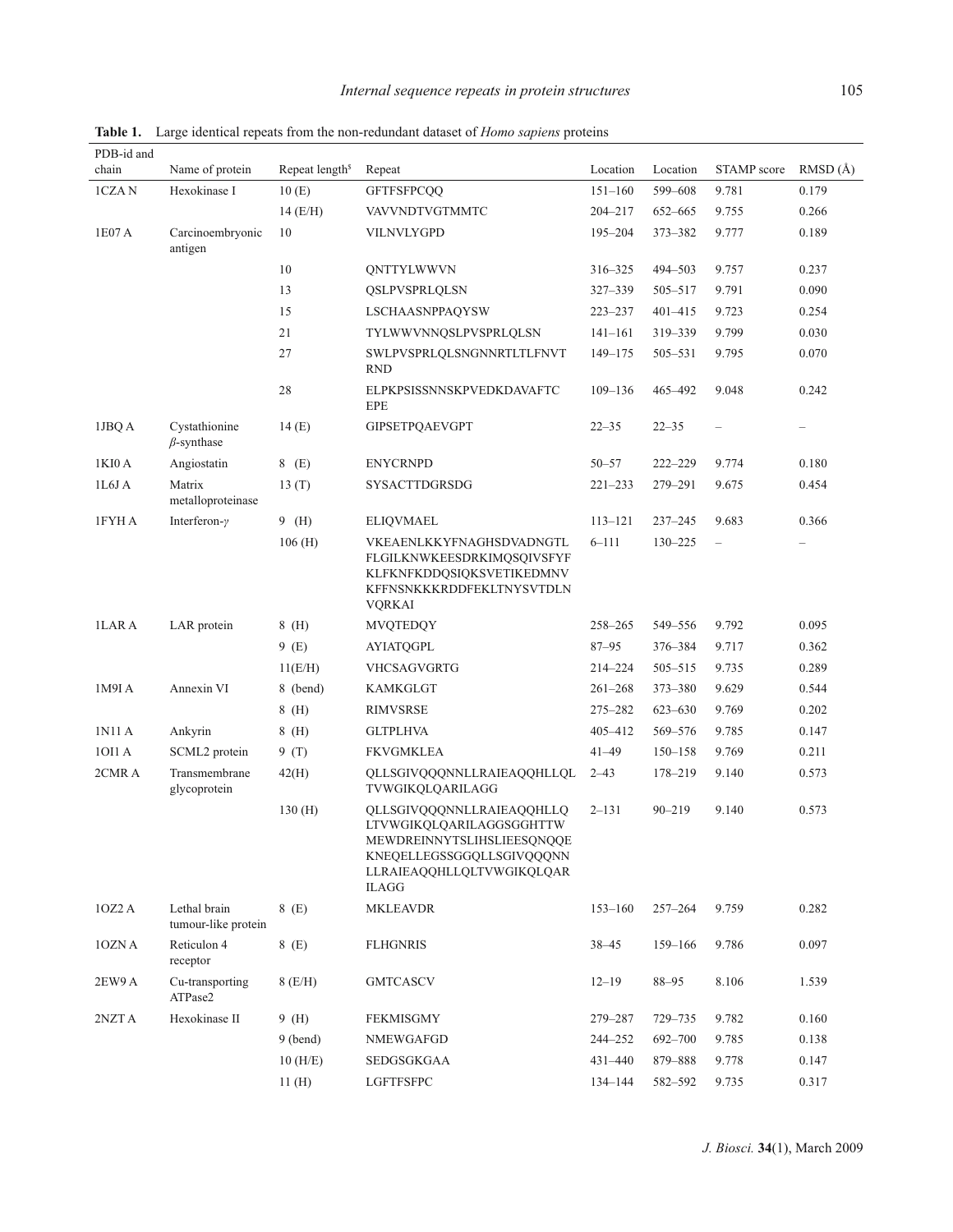| PDB-id and |                                                       |                            |                          |             |             |             |         |
|------------|-------------------------------------------------------|----------------------------|--------------------------|-------------|-------------|-------------|---------|
| chain      | Name of protein                                       | Repeat length <sup>s</sup> | Repeat                   | Location    | Location    | STAMP score | RMSD(A) |
|            |                                                       | 14(E)                      | FLALDLGGTNFRVL           | $66 - 79$   | 514-527     | 9.770       | 0.197   |
|            |                                                       | $15$ (H/E)                 | <b>VAVVNDTVGTMMTCG</b>   | $190 - 204$ | 638-652     | 9.645       | 0.521   |
|            |                                                       | 17(H/E)                    | <b>GLIVGTGSNACYMEEMR</b> | $213 - 229$ | 661-677     | 9.767       | 0.220   |
| 2FH7A      | Receptor type Y<br>phosphatase                        | 9(H)                       | <b>AYIATOGPL</b>         | $99 - 107$  | 388-396     | 9.796       | 0.068   |
|            |                                                       | 11(H)                      | <b>VHCSAGVRGTG</b>       | $226 - 236$ | 517-527     | 9.780       | 0.148   |
| 2A38 A     | Titin isoform N2-B                                    | 9(E)                       | <b>ATSTAELLV</b>         | 89-97       | $185 - 193$ | 9.753       | 0.236   |
| 2COT A     | Kinesin-like<br>protein KIF13B                        | 8(T)                       | <b>VKCDECGK</b>          | $19 - 26$   | $47 - 54$   | 9.745       | 0.239   |
| 1VYH C     | Platelet activating<br>factor acetyl-<br>hydrolase IB | 9(E)                       | <b>SRDKTIKMW</b>         | $211 - 219$ | $315 - 323$ | 9.959       | 0.246   |

**Table 1.** (*Continued*)

\$ The character within parenthesis represents the secondary structure (E for *β*-strand, T for turn and H for *α*-helix). PDB, Protein Data Bank; RMSD, root mean square deviation, STAMP, structural alignment of multiple proteins



**Figure 1.** A screenshot of the CLUSTALW output showing the high degree of sequence conservation of interferon-*γ* from various species.

#### 3.1 *Repeats in interferon-*γ *and hexokinases*

The repeats in interferon-*γ* (chains A and D of the PDB-id 1FYH), which is important in the human immune system, divide the structure into two equal and exact halves. The high degree of conservation of residues across species (figure 1) in interferon-*γ* as seen from the ClustalW output (Thompson *et al* 1994) leads to the conclusion that the two domains of human interferon-*γ* probably evolved through the process of gene duplication of the entire module rather than convergent evolution. In addition, these repeats have been conserved over a large period of evolutionary time and thus may have some useful biological function. It is worth noting that the section of the protein with known atomic coordinates contains three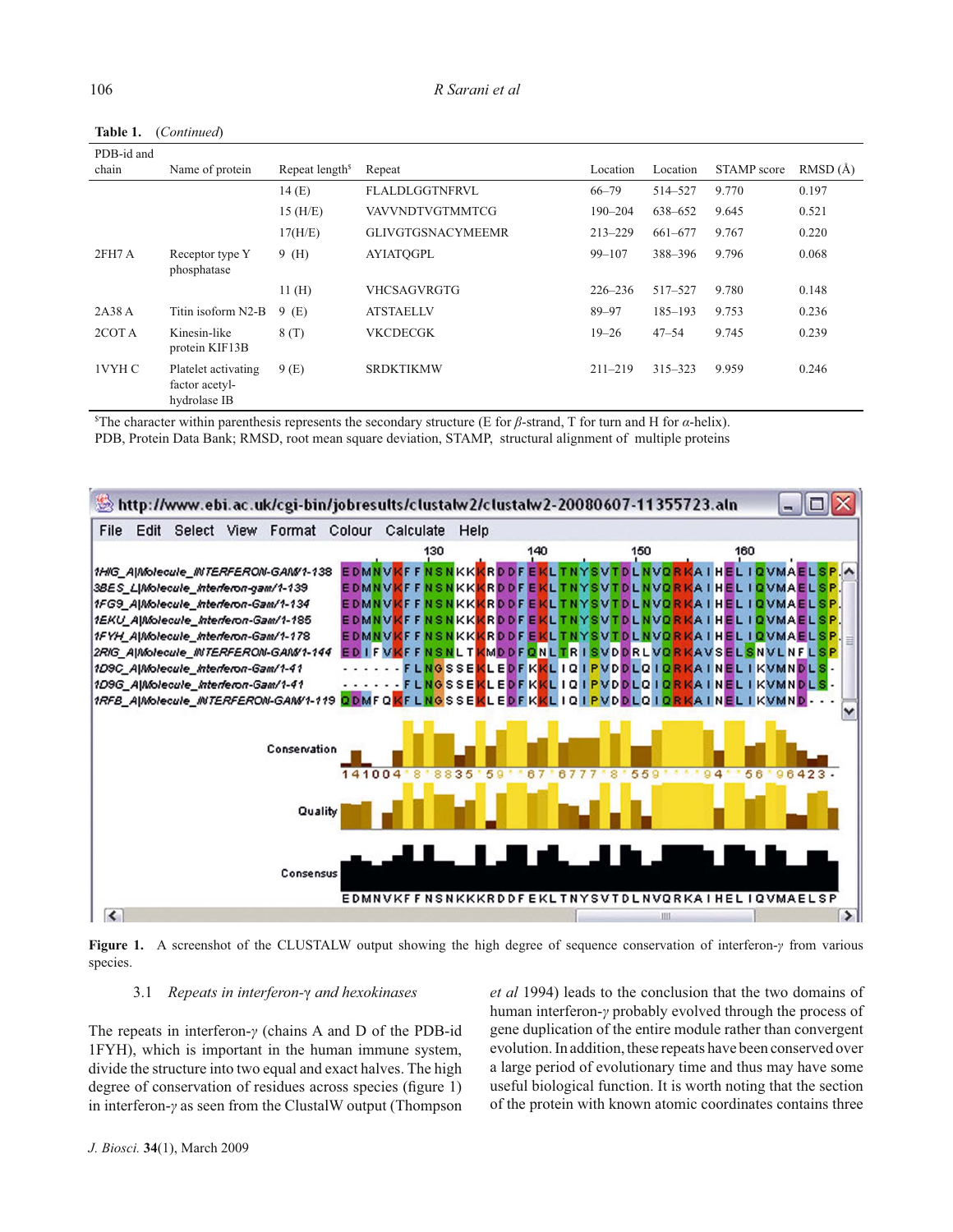| PDB-id and<br>chain | Name of protein                           | Repeat length <sup>s</sup> | Repeat                                                                                                                                                                                                                                                     | Sequence<br>identity $(\% )$ | Location                          | <b>STAMP</b><br>score | <b>RMSD</b><br>$(\AA)$ |
|---------------------|-------------------------------------------|----------------------------|------------------------------------------------------------------------------------------------------------------------------------------------------------------------------------------------------------------------------------------------------------|------------------------------|-----------------------------------|-----------------------|------------------------|
| 1AXN A              | Annexin III                               | 10(H)                      | <b>KAIRGIGTDE</b><br><b>RALKGIGTDE</b>                                                                                                                                                                                                                     | 70                           | $29 - 38$<br>$260 - 269$          | 9.557                 | 0.547                  |
| 1CZAN               | Hexokinase I                              | 9(H)                       | <b>EWGAFGDDG</b><br>EQGAFGDNG                                                                                                                                                                                                                              | 88.89                        | $260 - 268$<br>708-716            | 9.759                 | 0.205                  |
|                     |                                           | 10(H)                      | <b>SGMYLGELVR</b><br>SGMYLGEIVR                                                                                                                                                                                                                            | 90                           | 298-307<br>746-755                | 9.763                 | 0.229                  |
|                     |                                           | 11(E)                      | <b>ATVKMLLPTFVR</b><br><b>AVVKMLLPSFVR</b>                                                                                                                                                                                                                 | 81.82                        | $59 - 69$<br>507-517              | 9.776                 | 0.169                  |
|                     |                                           | 11(E)                      | <b>GDFIALDLGGS</b><br>GDFLALDLGGT                                                                                                                                                                                                                          | 81.82                        | $78 - 88$<br>526-536              | 9.757                 | 0.210                  |
|                     |                                           | 11(E)                      | <b>GFTFSFPCQQS</b><br><b>GFTFSFPCQQT</b>                                                                                                                                                                                                                   | 90.91                        | $151 - 161$<br>599-609            | 9.757                 | 0.210                  |
|                     |                                           | 11(E)                      | <b>GTGTNACYMEE</b><br><b>GTGSNACYMEE</b>                                                                                                                                                                                                                   | 90.91                        | $231 - 241$<br>679-689            | 9.791                 | 0.111                  |
|                     |                                           | $11$ (E/H)                 | <b>TTVGVDGSLYK</b><br><b>VTVGVDGTLYK</b>                                                                                                                                                                                                                   | 80.91                        | 408-418<br>856-866                | 9.771                 | 0.214                  |
| 1E07 A              | Carcinoembryonic<br>antigen               | $\,$ 8 $\,$                | <b>LNVLYGPD</b><br><b>LNVLYGPD</b><br>LDVLYGPD                                                                                                                                                                                                             | 100<br>87.5                  | $197 - 204$<br>375-382<br>553-560 | 9.776<br>9.794        | 0.183<br>0.089         |
|                     |                                           | $\,$ 8 $\,$                | <b>VKTITVSA</b><br><b>VKSITVSA</b>                                                                                                                                                                                                                         | 87.5                         | 457-464<br>635-642                | 9.682                 | 0.403                  |
| 1EQF A              | RNA polymerase II<br>transcription factor | $8$ (H)                    | PMDLQTLR<br><b>PMDLETIR</b>                                                                                                                                                                                                                                | 75                           | $66 - 73$<br>189-196              | 9.757                 | 0.249                  |
| 1FNH A              | Fibronectin                               | 9(E)                       | TITGLQPPGT<br>TITGLEPPGT                                                                                                                                                                                                                                   | 88.89                        | $149 - 157$<br>239-247            | 9.653                 | 0.418                  |
| 1FYH A              | Interferon- $\gamma$                      | 107(H)                     | YVKEAENLKKYFNAGHSDVADNGTLFLG<br><b>ILKNWKEESDRKIMQSQIVSFYFKLFKNF</b><br>KDDQSIQKSVETIKEDMNVKFFNSNKKK<br>RDDFEKLTNYSVTDLNVQRKAIFVKEAE<br>NLKKYFNAGHSDVADNGTLFLGILKNWK<br>EESDRKIMQSQIVSFYFKLFKNFKDDQSIQ<br>KSVETIKEDMNVKFFNSNKKKRDDFEKL<br>TNYSVTDLNVQRKAI* | 99.9                         | $5 - 111$<br>129-235              |                       |                        |
| 1H88 C              | Myoglobin<br>protooncogene                | 8 (H)                      | <b>WTREEDEK</b><br><b>WTKEEDQR</b>                                                                                                                                                                                                                         | 62.50                        | $9 - 16$<br>$61 - 68$             | 9.737                 | 0.297                  |
| 1KI0 A              | Angiostatin                               | 8(E)                       | <b>PWCYTTDP</b><br><b>PWCFTTDP</b>                                                                                                                                                                                                                         | 57.50                        | $63 - 70$<br>$144 - 151$          | 9.781                 | 0.139                  |
| 1LAR A              | LAR protein                               | 12(H)                      | <b>VVHCSAGVGRTG</b><br>TVHCSAGVGRTG                                                                                                                                                                                                                        | 91.67                        | $213 - 224$<br>$504 - 515$        | 9.735                 | 0.278                  |
| 1M4K A              | A killer cell Ig-like<br>receptor 2DS1    | 8(E)                       | <b>GTYRCYGS</b><br><b>GTYRCFGS</b>                                                                                                                                                                                                                         | 87.50                        | $75 - 82$<br>$173 - 185$          | 9.755                 | 0.238                  |
| 1M8W A              | Pumilio I                                 | $8$ (H)                    | <b>YGCRVIOK</b><br><b>YGCRVIQR</b>                                                                                                                                                                                                                         | 87.50                        | $106 - 113$<br>178-185            | 9.747                 | 0.225                  |
| 1M9I A              | Annexin VI                                | 10(H)                      | <b>LIEILASRTN</b><br>LIEILATRTN                                                                                                                                                                                                                            | 90.00                        | $115 - 124$<br>458–467            | 9.766                 | 0.201                  |
|                     |                                           | 10(H)                      | <b>RIMVSRSELD</b><br><b>RIMVSRSEID</b>                                                                                                                                                                                                                     | 90.00                        | 275-284<br>623-632                | 9.726                 | 0.307                  |
| 1MOX A              | Epidermal growth<br>factor receptor       | 8(E)                       | <b>ENLQIIRG</b><br><b>ENLEIIRG</b>                                                                                                                                                                                                                         | 87.50                        | $78 - 85$<br>397-404              | 9.723                 | 0.331                  |
| 1N11 A              | Ankyrin                                   | 8(H)                       | <b>GFTPLHVA</b><br><b>GYTPLHVA</b>                                                                                                                                                                                                                         | 87.50                        | $146 - 153$<br>311-318            | 9.670                 | 0.468                  |
|                     |                                           | 9(H)                       | TPLHIAARE<br>TPLHIAAKQ                                                                                                                                                                                                                                     | 77.78                        | $115 - 123$<br>214-222            | 9.740                 | 0.283                  |

**Table 2.** Large similar repeats from the non-redundant dataset of *Homo sapiens* proteins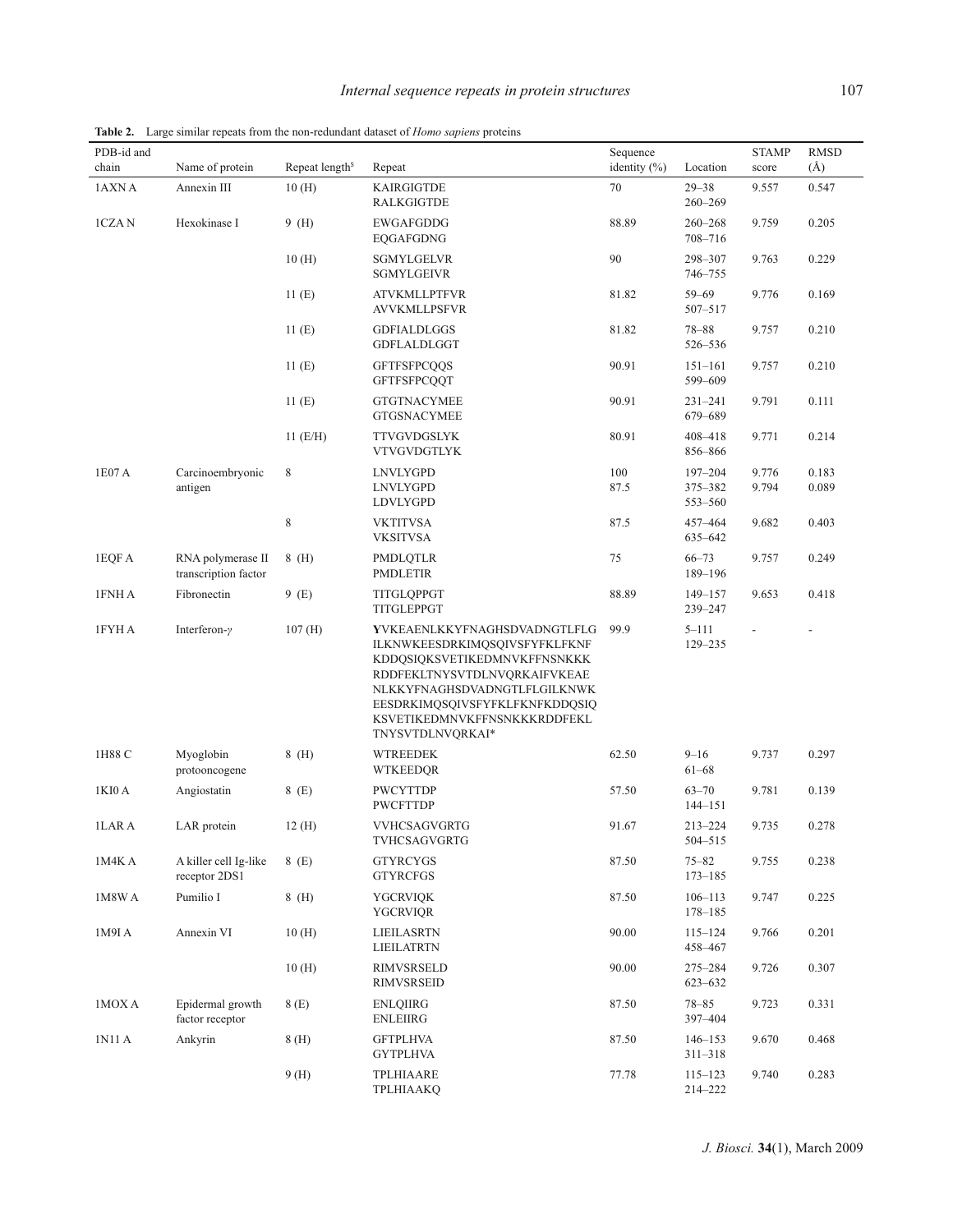| R Sarani et al |
|----------------|
|                |

**Table 2. (***Continued*)

| PDB-id and<br>chain | Name of protein                                 | Repeat length <sup>§</sup> | Repeat                                                                       | Sequence<br>identity $(\%)$    | Location                                           | <b>STAMP</b><br>score             | <b>RMSD</b><br>$(\AA)$           |
|---------------------|-------------------------------------------------|----------------------------|------------------------------------------------------------------------------|--------------------------------|----------------------------------------------------|-----------------------------------|----------------------------------|
| 1NKR A              | P68-CL42 KIR                                    | 8(E)                       | <b>GTYRCYGS</b><br><b>GTYRCFGS</b>                                           | 87.50                          | $76 - 83$<br>$174 - 181$                           | 9.746                             | 0.288                            |
| 106S A              | Internalin A                                    | 9(E)                       | <b>DITPLANLT</b><br><b>DLTPLANLT</b>                                         | 88.89                          | $104 - 112$<br>$367 - 375$                         | 9.668                             | 0.430                            |
|                     |                                                 | 9(H)                       | <b>NQLTDITPL</b><br><b>NQISDITPL</b><br><b>NQISNISPL</b><br><b>NQISDLTPL</b> | 100<br>77.78<br>55.56<br>66.67 | $78 - 86$<br>209-217<br>$275 - 283$<br>$363 - 371$ | $10\,$<br>9.736<br>9.680<br>9.506 | 0.000<br>0.284<br>0.383<br>0.566 |
|                     |                                                 | 10(H)                      | <b>NOISDLTPLA</b><br><b>NQISNISPLA</b>                                       | $70\,$                         | $363 - 373$<br>275-284                             | 9.713                             | 0.334                            |
|                     |                                                 | 11(H)                      | <b>SNNQLTDITPL</b><br>TNNQISDITPL                                            | 72.73                          | $76 - 86$<br>$207 - 217$                           | 9.699                             | 0.343                            |
| 10I1 A              | SCML2 protein                                   | 11(E)                      | NDFKVGMKLEA<br>NNFKVGMKLEA                                                   | 90.91                          | $39 - 49$<br>$148 - 158$                           | 9.745                             | 0.274                            |
| 10Z2A               | Lethal brain<br>tumour-like protein             | 8(E)                       | <b>RLRLHFDG</b><br><b>RIKIHFDG</b>                                           | 62.50                          | $71 - 78$<br>282-289                               | 9.712                             | 0.308                            |
| 10ZN A              | Reticulon 4 receptor                            | 9(E)                       | <b>IFLHGNRIS</b><br><b>LFLHGNRIS</b>                                         | 88.89                          | $37 - 45$<br>158-166                               | 9.778                             | 0.114                            |
| 1P22 A              | 1P22A WD repeat<br>protein 1A                   | 8(E)                       | <b>DNTIKIWD</b><br><b>DNTIRLWD</b>                                           | 62.50                          | $152 - 159$<br>315-322                             | 9.731                             | 0.331                            |
| 1RGO A              | Butyrate response<br>factor-2                   | $8$ (E/H)                  | <b>RYKTELCR</b><br><b>KYKTELCR</b>                                           | 87.50                          | $3 - 10$<br>$41 - 48$                              | 9.757                             | 0.267                            |
| <b>IUSE A</b>       | Vasodilator-<br>stimulated<br>phosphoprotein    | 10(H)                      | LQRVKQELLE<br><b>LOKVKEEIIE</b>                                              | 60.00                          | $9 - 18$<br>$24 - 33$                              | 9.789                             | 0.114                            |
| 1YGR A              | CD45 protein<br>tyrosine<br>phosphatase         | 8(E)                       | <b>LPYDYNRV</b><br><b>IPYDYNRV</b>                                           | 87.50                          | $64 - 71$<br>355-362                               | 9.659                             | 0.482                            |
| 2B8L A              | $\beta$ -secretase 1                            | $8$ (H)                    | <b>LVDTGSSN</b><br><b>IVDSGTTN</b>                                           | 50                             | $50 - 57$<br>246–253                               | 9.554                             | 0.600                            |
| 2FH7A               | Receptor type<br>protein phosphatase            | 8(H)                       | <b>MVQTEDQY</b><br><b>MVQTEDEY</b>                                           | 87.50                          | 270-277<br>561-568                                 | 9.789                             | 0.114                            |
| 2H14 A              | WD repeat protein                               | 8 (E)                      | <b>DDKTLKIW</b><br><b>NDKTIKIW</b>                                           | 62.50                          | $90 - 97$<br>$306 - 313$                           | 8.672                             | 1.245                            |
|                     |                                                 | 8(E)                       | <b>SGKCLKTL</b><br><b>TGKCLKTL</b>                                           | 87.50                          | $101 - 108$<br>$143 - 150$                         | 9.729                             | 0.318                            |
| 2HYN A              | Cardiac<br>phospholamban                        | $8$ (H)                    | <b>CLILICLL</b><br><b>CLILICII</b>                                           | 62.50                          | $36 - 43$<br>$41 - 48$                             | 9.710                             | 0.348                            |
| 2ID5A               | Leucine rich repeat<br>neuronal 6A              | 8(E)                       | <b>NLFNLRTL</b><br><b>DLYNLKSL</b>                                           | 50                             | $78 - 85$<br>$126 - 133$                           | 9.783                             | 0.159                            |
| 2NQ3 A              | Itchy homolog E3<br>ubiquitin protein<br>ligase | 8(E)                       | <b>EVTVDGQS</b><br><b>EVVTNGET</b>                                           | $\qquad \qquad$                | $62 - 69$<br>$165 - 172$                           |                                   |                                  |
| 2NZTA               | Hexokinase II                                   | 8(E)                       | <b>VKMLPTFV</b><br><b>VKMLPTYV</b>                                           | 82.50                          | $47 - 54$<br>495-502                               | 9.705                             | 0.195                            |
|                     |                                                 | 11(H)                      | NMEWGAFGDDG<br>NMEWGAFGDND                                                   | 90.91                          | 244-254<br>692-702                                 | 9.775                             | 0.189                            |
|                     |                                                 | 16(H)                      | VAVVNDTVGTMMTCGY<br>VAVVNDTVGTMMTCGF                                         | 93.75                          | $190 - 205$<br>638-653                             | 9.653                             | 0.514                            |

\$The character within parenthesis represents the secondary structure (E for *β*-strand and H for *α*-helix).

\* The corresponding similar repeat has the first residue (Y) substituted by F.

PDB, Protein Data Bank; RMSD, root mean square deviation: STAMP, structural alignment of multiple proteins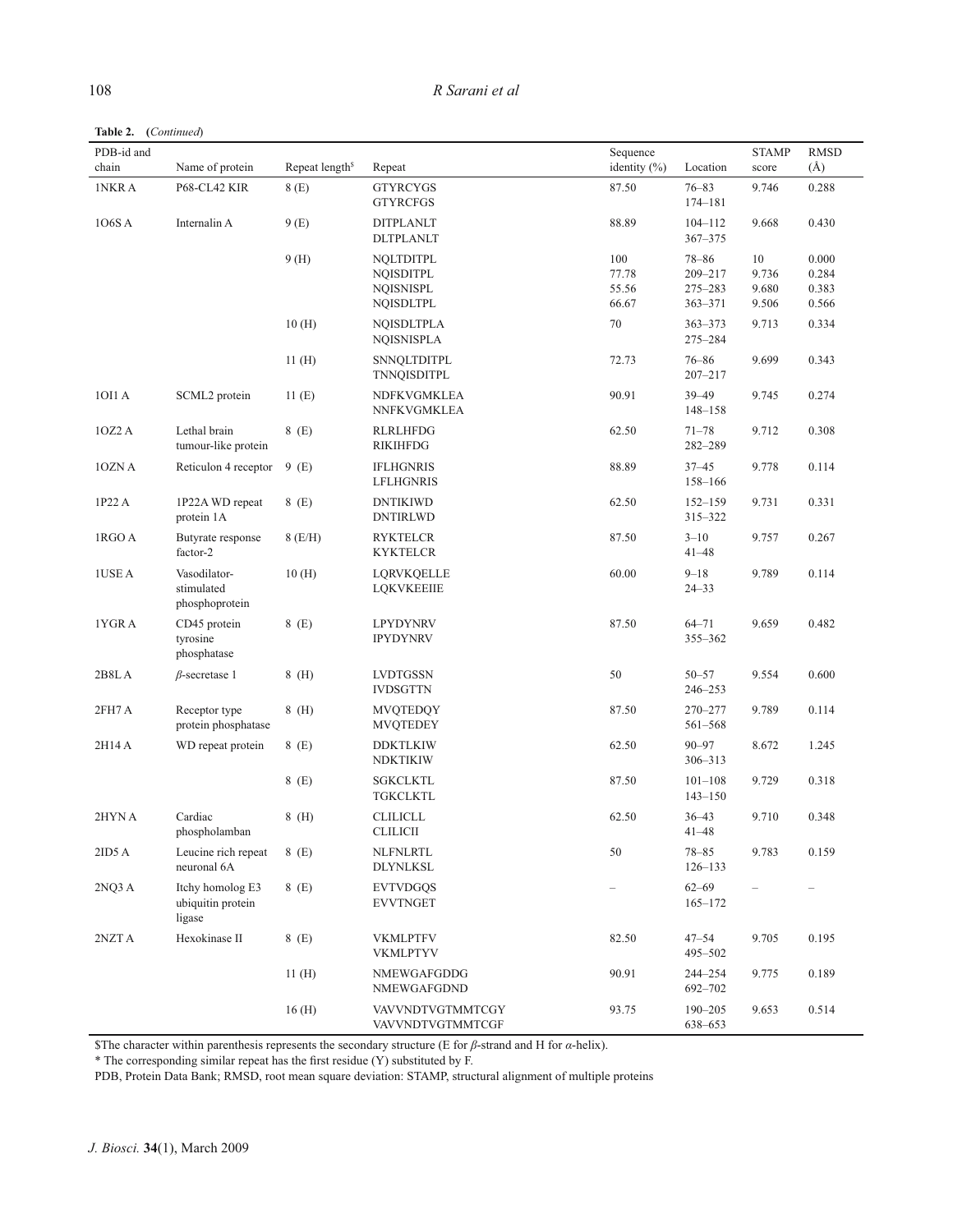repeats of lengths 87, 13 and 9 residues, respectively, which occur twice in the polypeptide chain. Interestingly, all three repeats superimpose very well and are located in the 'cup' of the Y-shaped interferon- *γ*, which interacts with other proteins. For example, figure  $2(a)$  shows the superposition of the nine residues (ELIQVMAEL). These residues occur in two places (113–121 and 237–245, table 1) in the same chain of the PDB-id: 1FYH (chain A). Thus, the amino acids in the repeat are likely to be implicated in protein–protein interactions and may be exactly symmetrical to the binding site of interferon-*γ*.

The two identical and seven similar repeats found in Hexokinase I (PDB-id: 1CZA) and the seven identical and three similar repeats in Hexokinase II (PDB-id: 2NZT) are found in the same position (Selvarani *et al* 2004) in the two structures. Figure 2(b) shows the superposition of the eight residues (VKMLPTFV and VKMLPTYV). These similar repeats occur in two places (47–54 and 495–502, table 2) in the same chain of the PDB-id: 2NZT (chain A). It is interesting that these repeats have been highly conserved even though the domains have a sequence similarity of between 56% and 73.67%. Furthermore, these repeats surround the binding pocket of adenosine diphosphate (ADP) (figure 3) and are implicated in ADP binding. In fact, from the interactions computed using PSAP (Balamurugan *et al* 2007), the repeats either directly interact with the bound ADP or are in a position to provide scaffolding to the interacting repeats. The residues involved in adenosine triphosphate (ATP) binding – Aspartate 532 and Threonine 680 (Zeng *et al* 1996) – are a part of the repeats. It is interesting that the hexose-binding sequence LGFTFS, where Leucine is crucial for the binding of hexose (Schrich and Wilson 1987), is central to the repeats in the catalytic domains and Leucine does not form a part of the repeat in the regulatory domain of Hexokinase I. Thus, it can be concluded that the repeats in both hexokinases are conserved since they are involved in the function of the protein.

# 3.2 *Different amino acids have varying propensity to form repeats*

The occurrence of the allowed mutation in similar repeats is summarized in table 3. More information on the mutational preferences of residues involved in similar repeats is given in table 4. From these two tables, it can be clearly seen that of the allowed mutations, F Y is the most preferred mutation followed closely by K R. The other allowed mutations are found to occur less frequently. This pattern of occurrence suggests that certain amino acids have a greater tendency to be involved in repeats than others. Assuming that the mutation of a residue at one point is independent of the mutation at another and the rate of mutation of amino acids (or genes) remains constant over time, the propensity of an



**Figure 2.** Superposition of the (**a**) identical and (**b**) similar internal repeats occurs in interferon-*γ* and Hexokinase-II structures, respectively.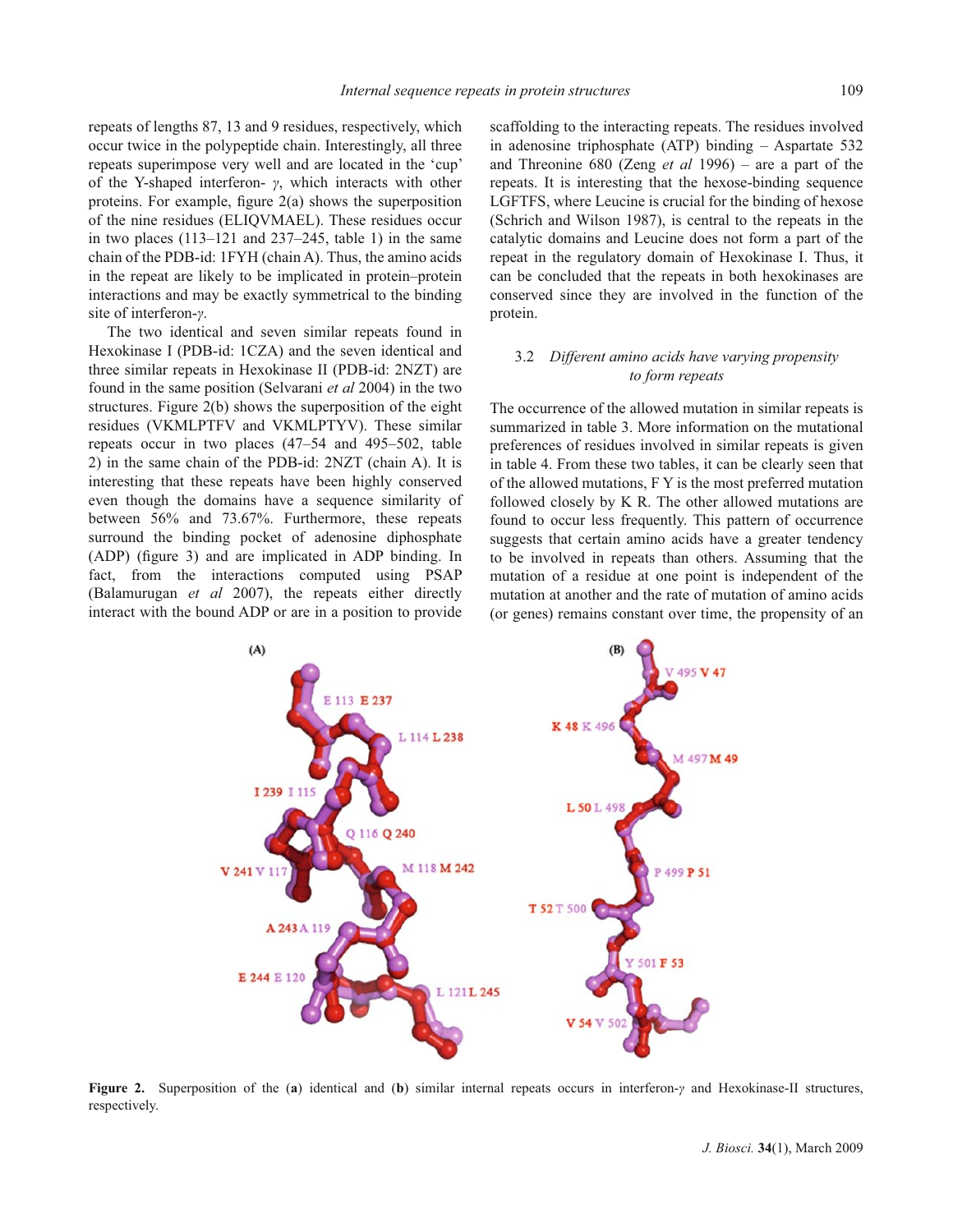

**Figure 3.** Repeats from the hexose-binding C terminal domain from Hexokinase-II structure are shown as coloured ribbons and the bound hexose molecule is shown as grey spheres. The corresponding repeats in the N terminal domain are not shown.

| <br>The was informed pairs and their occurrences in similar repeats of yarging rengin |    |                                                                                                                                                                 |                          |                |                          |    |                          |       |
|---------------------------------------------------------------------------------------|----|-----------------------------------------------------------------------------------------------------------------------------------------------------------------|--------------------------|----------------|--------------------------|----|--------------------------|-------|
| No. of residues in the repeat                                                         | 8  | 9                                                                                                                                                               | 10                       | 11             | 12                       | 16 | 107                      | All   |
| No. of proteins containing repeats                                                    | 20 | 5                                                                                                                                                               | 5                        | $\overline{4}$ |                          |    |                          | $30*$ |
| No. of repeats                                                                        | 22 | 6                                                                                                                                                               | 6                        | 8              |                          |    |                          | 45    |
| F Y                                                                                   | 6  |                                                                                                                                                                 | $\overline{\phantom{0}}$ |                | $\overline{\phantom{0}}$ |    |                          | 11    |
| S T                                                                                   |    | $\mathcal{D}_{\mathcal{L}}^{\mathcal{L}}(\mathcal{L})=\mathcal{L}_{\mathcal{L}}^{\mathcal{L}}(\mathcal{L})\mathcal{L}_{\mathcal{L}}^{\mathcal{L}}(\mathcal{L})$ | 3                        |                |                          |    |                          | 19    |
| V T                                                                                   |    |                                                                                                                                                                 |                          |                |                          |    |                          |       |
| L I                                                                                   | 8  | 5                                                                                                                                                               | 6                        | 2              |                          |    |                          | 21    |
| K R                                                                                   | 13 |                                                                                                                                                                 |                          |                |                          |    | $\overline{\phantom{0}}$ | 16    |
| D N                                                                                   | 4  |                                                                                                                                                                 |                          |                |                          |    |                          |       |
| Q E                                                                                   | 8  |                                                                                                                                                                 |                          |                |                          |    |                          | 10    |

**Table 3.** Allowed mismatch pairs and their occurrences in similar repeats of varying length

\*The number of proteins containing repeats of varying length is not additive because a single protein may contain multiple similar repeats.

amino acid to form repeats is given by the formula:

$$
p = \sum \bigg(\frac{a a_{\text{rep}}}{a a_{\text{res}}}\bigg),
$$

where  $p$  is the propensity,  $aa_{rep}$  is the number of a certain amino acid in repeats in proteins from a dataset, and *aa*<sub>ne</sub> is the number of that amino acid in all the proteins of that dataset.

The values of the propensity for each amino acid in identical and similar repeats were plotted in a graph (figure 4). The propensity of any of the amino acids (average propensity) to occur in an identical repeat was found to be 18.09% and the propensity to occur in a similar repeat was 8.89%. Interestingly, all the individual amino acids had a lower propensity to form similar repeats than identical repeats. Thus, it may be concluded that strong constraints exist to limit the mutation of amino acids in identical repeats (even through allowed mutations). Contrary to expectation, the allowed mutation pairs (called mismatch pairs) in similar repeats did not have propensity values close to each other. However, the difference in propensity between mismatch pairs was higher in identical repeats (7%) than similar repeats (2%). The propensity difference for the negatively charged/polar amino acids was the least, only around 1% (Aspartate and Asparagine had values of 10.56% and 11.87%, respectively, while the Glutamate and Glutamine pair had percentage propensities of 7.25% and 6.26%, respectively). The positively charged pair, Lysine and Arginine, with propensities of 9.88% and 6.60%, respectively, showed a greater difference than the acidic residues. Similarly,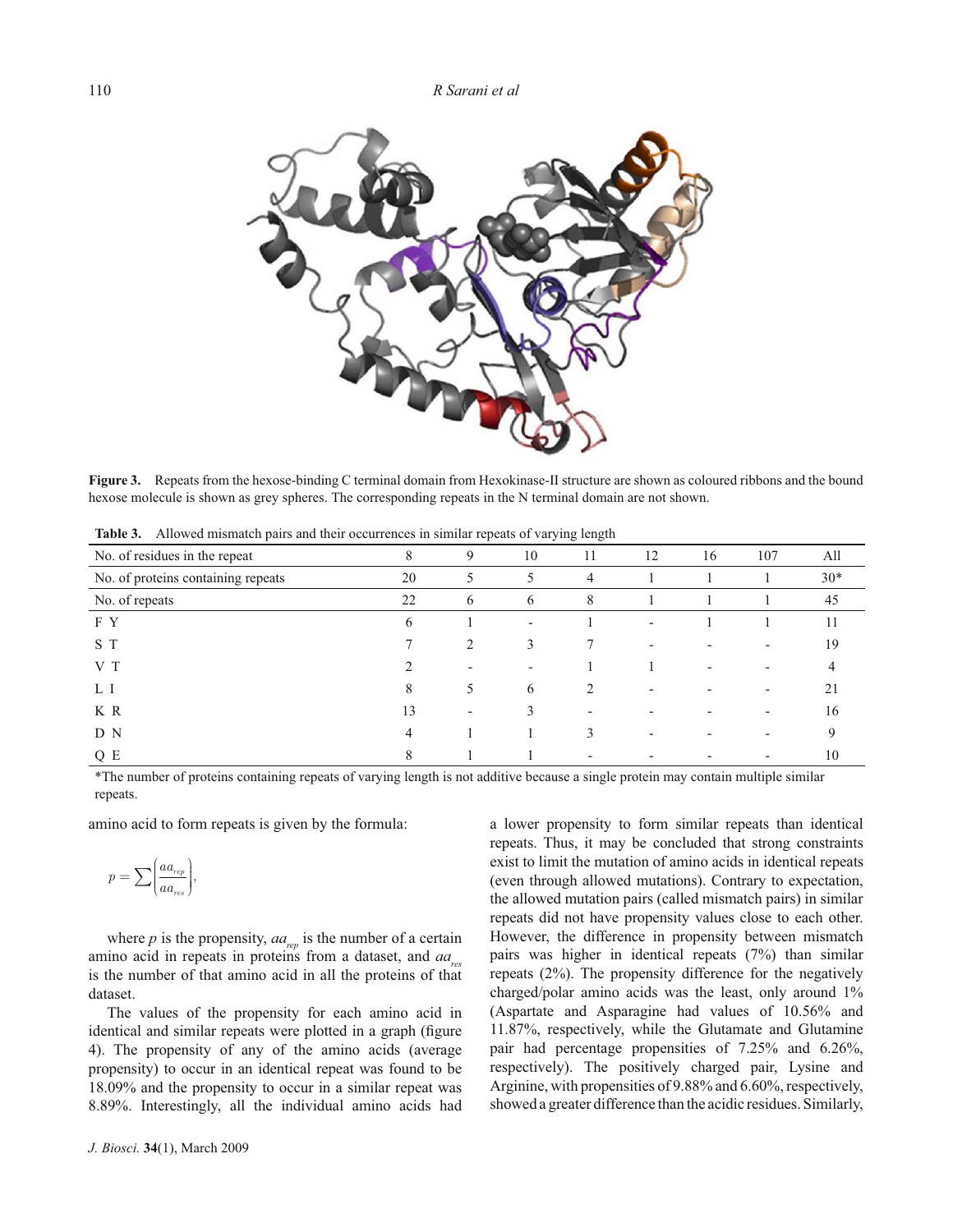

Figure 4. The propensity of different amino acids to form different types of repeats is represented as a graph. The average occurrence of all amino acids in identical or similar repeats is given as a horizontal dotted line.

the non-polar pair, Leucine, and Isoleucine had propensities of 8.84% and 11.63%, respectively. The aromatic residue pair, Phenylalanine and Tyrosine, had a median deviation in propensities of 11.00% and 9.26%, respectively.

The interconvertible trio of Serine, Threonine and Valine bear close examination. As expected from the fact that Threonine is common to both these mutations, there was a higher propensity for Threonine (11.54%) than the other two (6.56% and 9.25%) to occur in similar repeats, which had the highest difference in propensity out of all the allowed mutations. This difference can probably be explained by the fact that Threonine, acting as a link between Serine and Valine, gets accumulated in the repeats, leading to a higher propensity. Another interesting observation from the similar repeats was that Histidine, Proline and Alanine had the lowest propensities of all the amino acids. Glycine, which is very similar to Alanine, had one of the highest propensity values (10.65%). The cause for this may be the ubiquitous nature of the Glycine residue. It is also surprising that Cystine and Methionine, which are comparatively rare amino acids, had a relatively high propensity. This might imply that when these amino acids occur, they tend to be in positions that can be duplicated. Tryptophan also had a relatively higher propensity and it is intriguing that out of the seven low-propensity amino acids, four (including one allowed pair) were part of the allowed mutations. As if to balance them out, the paired amino acid had a high propensity. Thus, it would be interesting to see the percentage of occurrence of both the amino acids of the

| Table 4. | Allowed mismatches and their mutational preferences |  |  |  |
|----------|-----------------------------------------------------|--|--|--|
|----------|-----------------------------------------------------|--|--|--|

| Mismatch<br>pair                          | No of<br>mutations | No. of residues<br>of mismatches in<br>proteins with similar<br>repeats | Mutational<br>preferences<br>of allowed<br>mismatches* |  |  |  |  |
|-------------------------------------------|--------------------|-------------------------------------------------------------------------|--------------------------------------------------------|--|--|--|--|
| F Y                                       | 11                 | 836                                                                     | 1.31%                                                  |  |  |  |  |
| S TV                                      | 23                 | 3051                                                                    | 0.75%                                                  |  |  |  |  |
| L I                                       | 21                 | 1770                                                                    | $1.1\%$                                                |  |  |  |  |
| KR                                        | 16                 | 1338                                                                    | 1.19%                                                  |  |  |  |  |
| D N                                       | 9                  | 1275                                                                    | 0.71%                                                  |  |  |  |  |
| QE                                        | 20                 | 1283                                                                    | 0.78%                                                  |  |  |  |  |
| $*$ Mutational preference = $N \cdot 2/N$ |                    |                                                                         |                                                        |  |  |  |  |

 $M$ utational preference =

where  $N_m$  is the number of mismatches and  $N_{mm}$  is the number of (mismatch pair) residues in proteins with similar repeats.

allowed substitutions (table 4). As can be seen from this table, it is obvious that values of the propensities are echoed in these mutation values.

The difference between the amino acids comprising the mismatch pairs was most distinct in the identical repeats. The amine forms of the negatively charged amino acids, along with the tryptophan residue, had the highest propensity. In fact, in contrast to the similar repeats, almost half the amino acids involved in identical repeats had a propensity higher than the average. Like similar repeats, Proline and Histidine had a low propensity. This may be because Histidine is involved in the active site and is highly conserved, while Proline has a specific function in the three-dimensional structure of the protein.